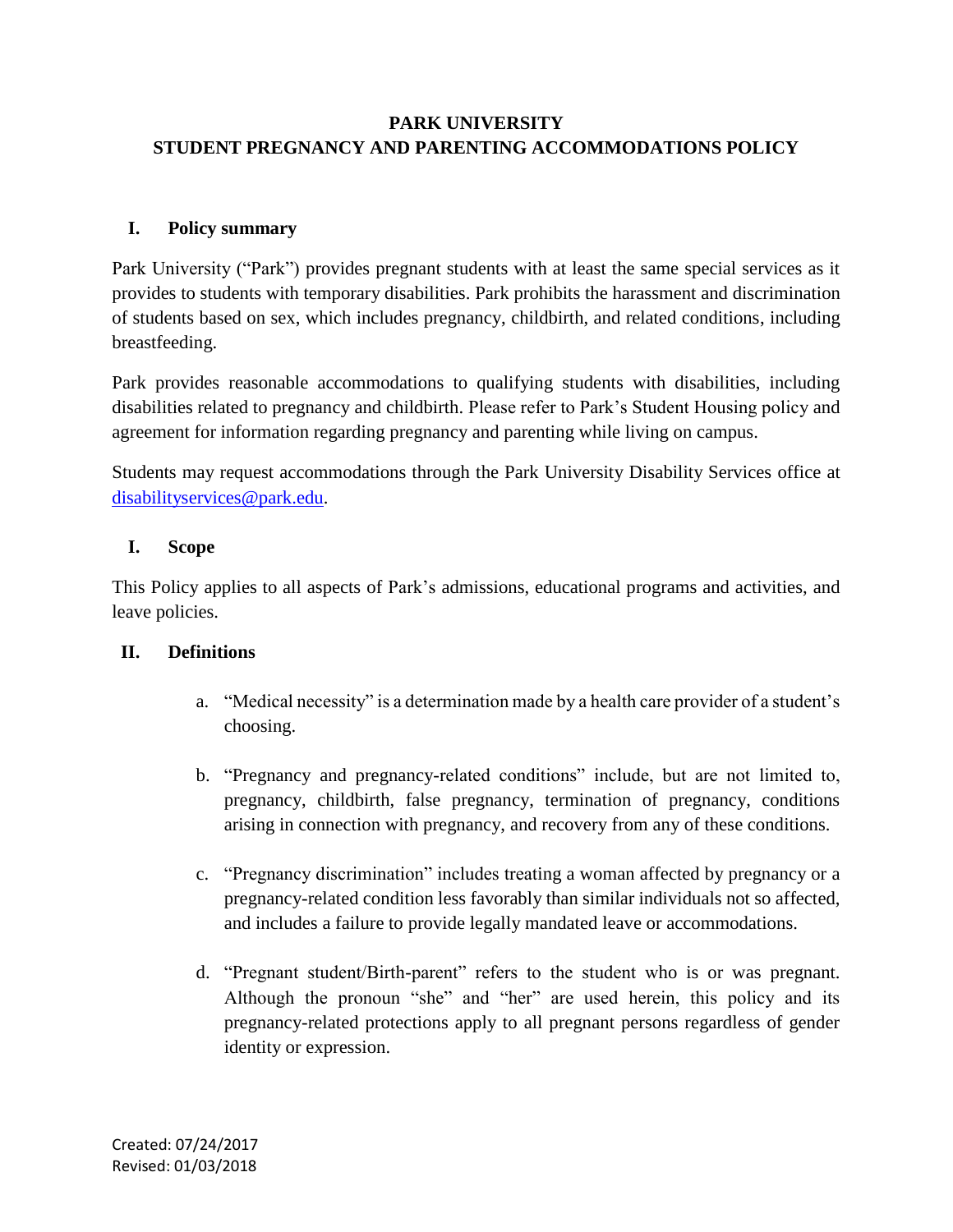e. "Reasonable accommodations" for the purposes of this Policy are reasonable changes in the academic environment or typical operations that enable a pregnant student or student with a pregnancy-related condition to continue to pursue her studies and enjoy equal benefits.

# **III. Non-discrimination and reasonable accommodation of students affected by pregnancy, childbirth, or related conditions**.

- a. Park does not require a student to limit her studies due to pregnancy or pregnancyrelated conditions.
- b. The benefits and services provided to students affected by pregnancy are no less than those provided to students with other temporary medical conditions.
- c. Students with pregnancy-related disabilities, like any other student with a disability, are entitled to reasonable accommodation so that they will not be disadvantaged in their courses of study or research, and may seek assistance from Park's Disability Services office at disabilityservices@park.edu.
- d. Where Park's Disability Services office requires students to identify their disabilities and request accommodations by a fixed date in the term, deadline exceptions may be granted in the case of disabilities arising as a result of pregnancy or related conditions.
- e. Reasonable accommodations may include, but are not limited to, the following:
	- i. accommodations requested by the pregnant student to protect the health and safety of the student and/or her pregnancy (such as allowing the student to maintain a safe distance from hazardous substances);
	- ii. modifications to the physical environment (such as accessible seating);
	- iii. mobility support;
	- iv. extending deadlines and/or allowing the student to make up tests or assignments missed for pregnancy-related absences;
	- v. excusing medically-necessary absences; and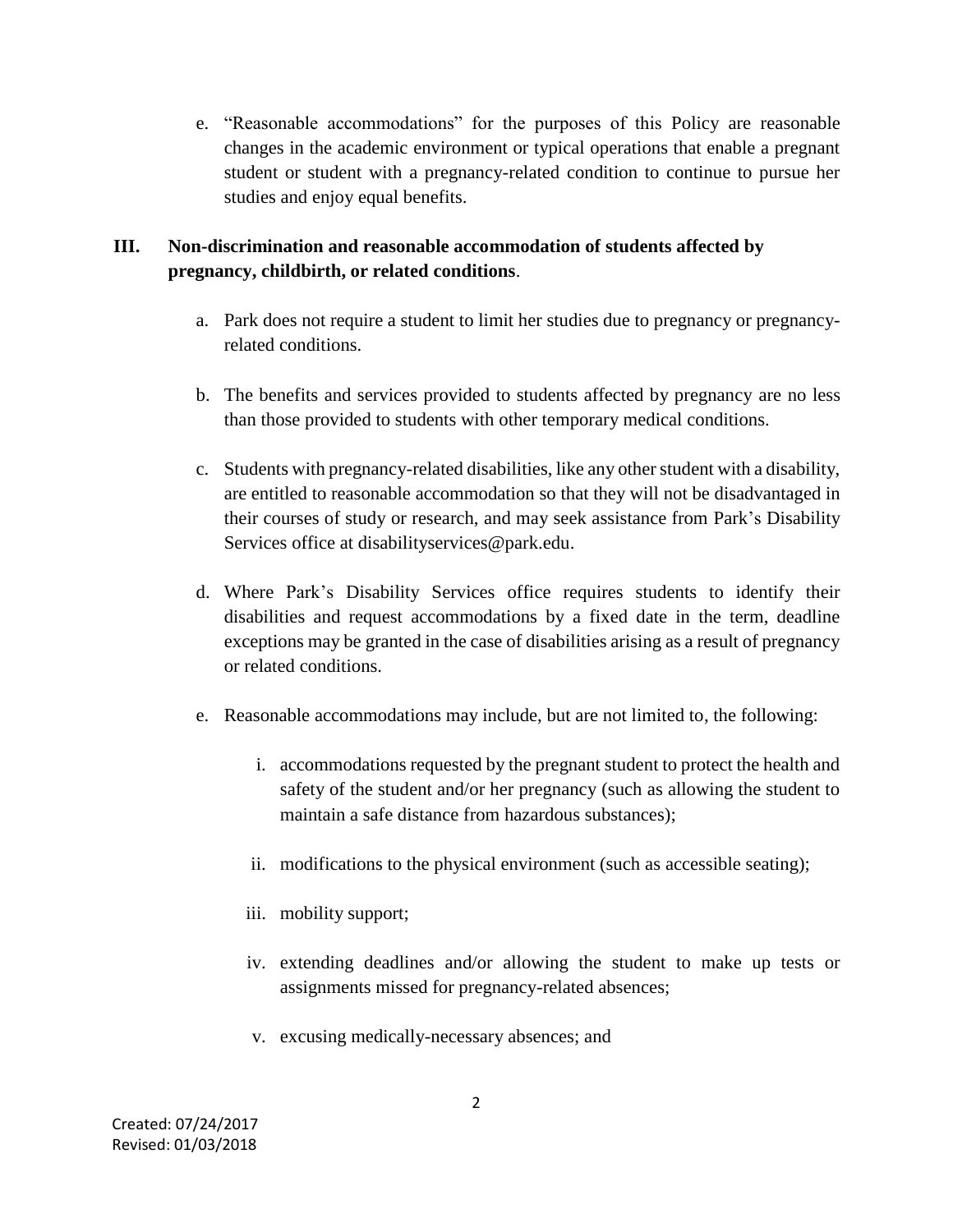- vi. granting leave.
- f. Park should advise pregnant students of the importance of staying in school and inform them of any available school assistance.
- g. Breastfeeding students are granted reasonable time and space to express breast milk in a location that is private, clean, and reasonably accessible. Restroom stalls do not satisfy this requirement.

## **IV. Modified academic responsibilities for parenting students**.

- a. Students with parenting responsibilities who wish to remain engaged in their coursework while adjusting their academic responsibilities because of the birth or adoption of their child or placement of a foster child may request an academic modification period of up to two weeks beginning within the first six months of the child entering the home. Extensions may be granted where additional time is required due to medical necessity or extraordinary parenting responsibilities.
- b. During a modification period, the student's academic requirements will be reasonably adjusted and deadlines postponed as deemed appropriate by Park.
- c. Students seeking a period of modified academic responsibilities must consult with their advisor to determine which academic responsibilities will be suspended or ongoing. The student will work with their advisor and professors to reschedule course assignments, lab hours, examinations, or other requirements and/or to reduce the student's overall course load, as appropriate. Students may be entitled to full relief from academic responsibilities for up to six weeks, depending on the student's circumstances.
- d. A student who seeks modifications upon the birth or placement of their child may be allowed an extension of up to six months to prepare for and take examinations, and an extension of up to six months toward normative time to degree while in candidacy, depending on the student's circumstances. Park may grant longer extensions in extenuating circumstances.
- e. A student may request modified academic responsibilities under this section regardless of whether the student elects to take leave.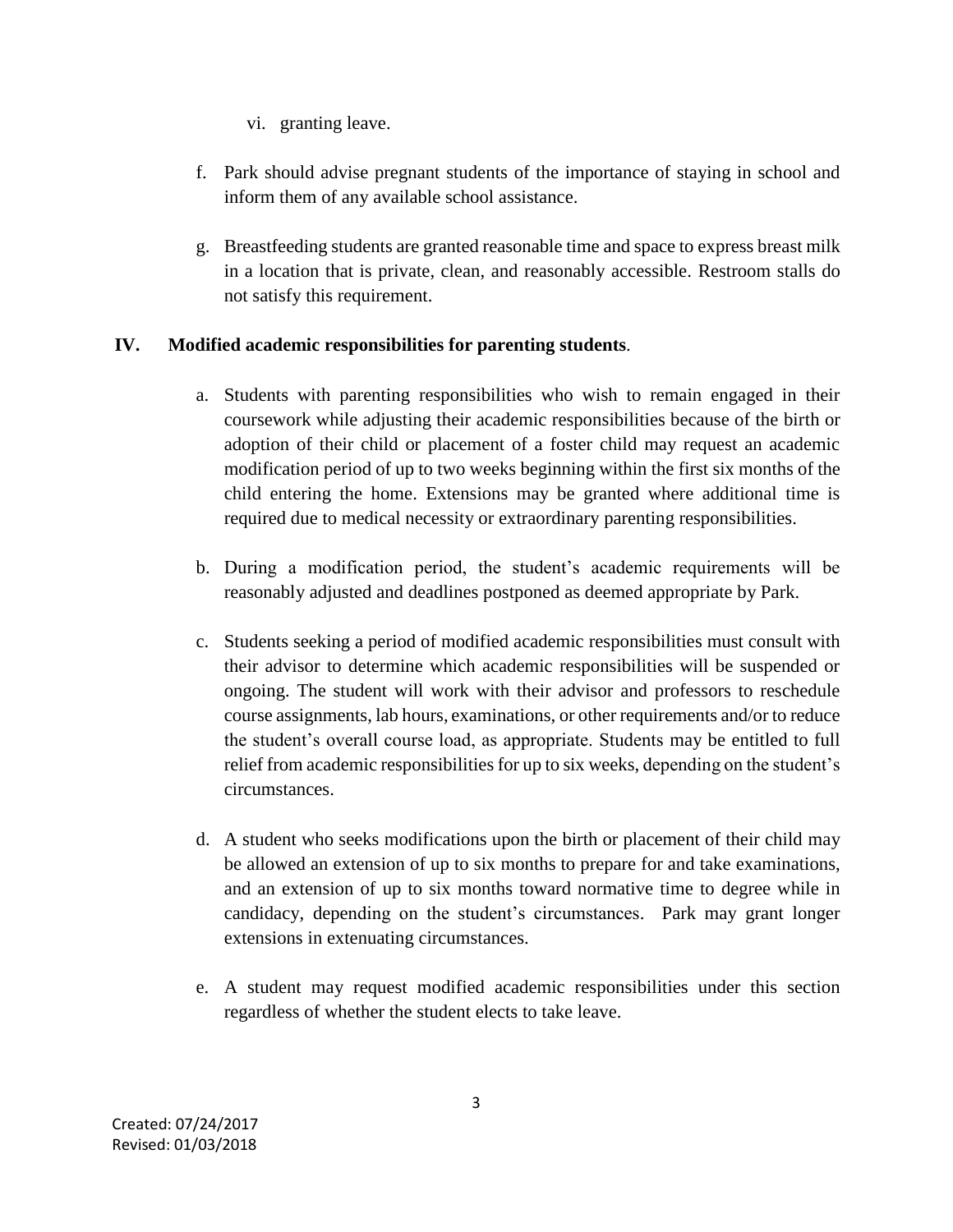f. While receiving academic modifications, the student will remain registered and retain benefits accordingly.

### **V. Academic leave of absence.**

- a. Park does not require a student to take a leave of absence, or withdraw from or limit their studies due to pregnancy, childbirth, or related conditions.
- b. Park will not ask for a physician's note unless it also does so for students who need absences for medical reasons unrelated to pregnancy.
- c. An enrolled student may elect to take a leave of absence for up to one academic year because of pregnancy and/or disability; the birth, adoption, or placement of a child; and/or to care for an immediate family member (spouse, child, or parent) with a serious health condition. Park may extend the leave term in the case of extenuating circumstances or if medically necessary due to the health of the student.
- d. A student who seeks modifications upon the birth or placement of their child may be allowed an extension of up to six months to prepare for and take examinations, and an extension of up to six months toward normative time to degree while in candidacy, depending on the student's circumstances. Park may extend the leave term in the case of extenuating circumstances.
- e. A student may request reasonable modified academic responsibilities under this section regardless of whether the student elects to take leave.
- f. While receiving academic modifications, the student will remain registered and retain benefits accordingly.
- g. Upon return from leave, the student will be reinstated to his or her program in the same status as when the leave began.
- h. Continuation of the student's scholarship, fellowship, or similar universitysponsored funding during the leave term will depend on the student's registration status and the policies of the funding program regarding registration status. Students will not negatively impact or forfeit their future eligibility for their scholarship, fellowship, or similar university-supported funding by taking leave under this policy.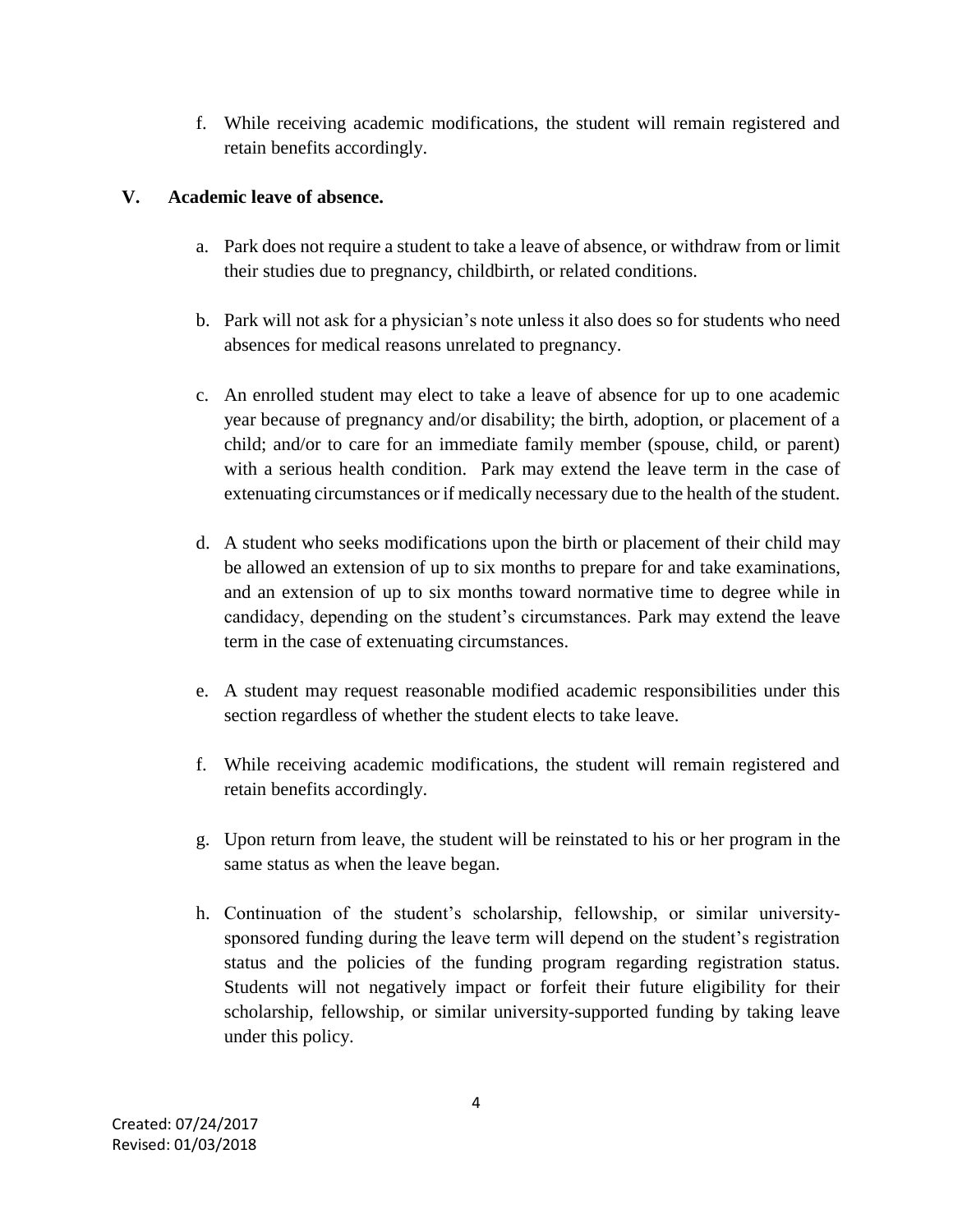**VI. Student-athletes.** A student-athlete with a pregnancy-related condition must be provided the same types of modifications provided to other student-athletes to allow continued team participation.

#### **VII. Retaliation and harassment.**

- a. Harassment by any member of the Park community based on sex, gender, gender identity, gender expression, pregnancy, or parental status is prohibited.
- b. Park is prohibited from interfering with a student's taking leave, seeking reasonable accommodation, or otherwise exercising her rights under this Policy. Park is prohibited from retaliating against a student for exercising the rights articulated by this Policy, including imposing or threatening to impose negative educational outcomes because a student requests leave or accommodation, files a complaint, or otherwise exercises their rights under the Policy.

#### **VIII. Compliance.**

- a. Reporting. Any member of the Park community may report a violation of this Policy to any supervisor, manager, or Title IX Officer. Supervisors and managers are responsible for promptly forwarding such reports to the Title IX office.
- b. Grievance process. To file a Sexual Harassment or Title IX Complaint, complete the online form available through the Park website: Park University Sexual Harassment Report Form. You may also contact the following individuals directly:
	- i. Roger Dusing, Chief Human Resources Officer and Title IX Coordinator. He may be reached by phone at (816) 584-6386 or by e-mail at Roger.Dusing@park.edu.
	- ii. Dr. Jayme Uden, AVP & Dean of Students and Deputy Title IX Coordinator. He may be contacted as follows: by phone at (816) 584-6595 or by e-mail at Jayme.Uden@park.edu.
	- iii. Dr. Emily Sallee, Associate Provost and Deputy Title IX Coordinator. She may be reached by phone at (816) 584-6779 or by e-mail at Emily.Sallee@park.edu.